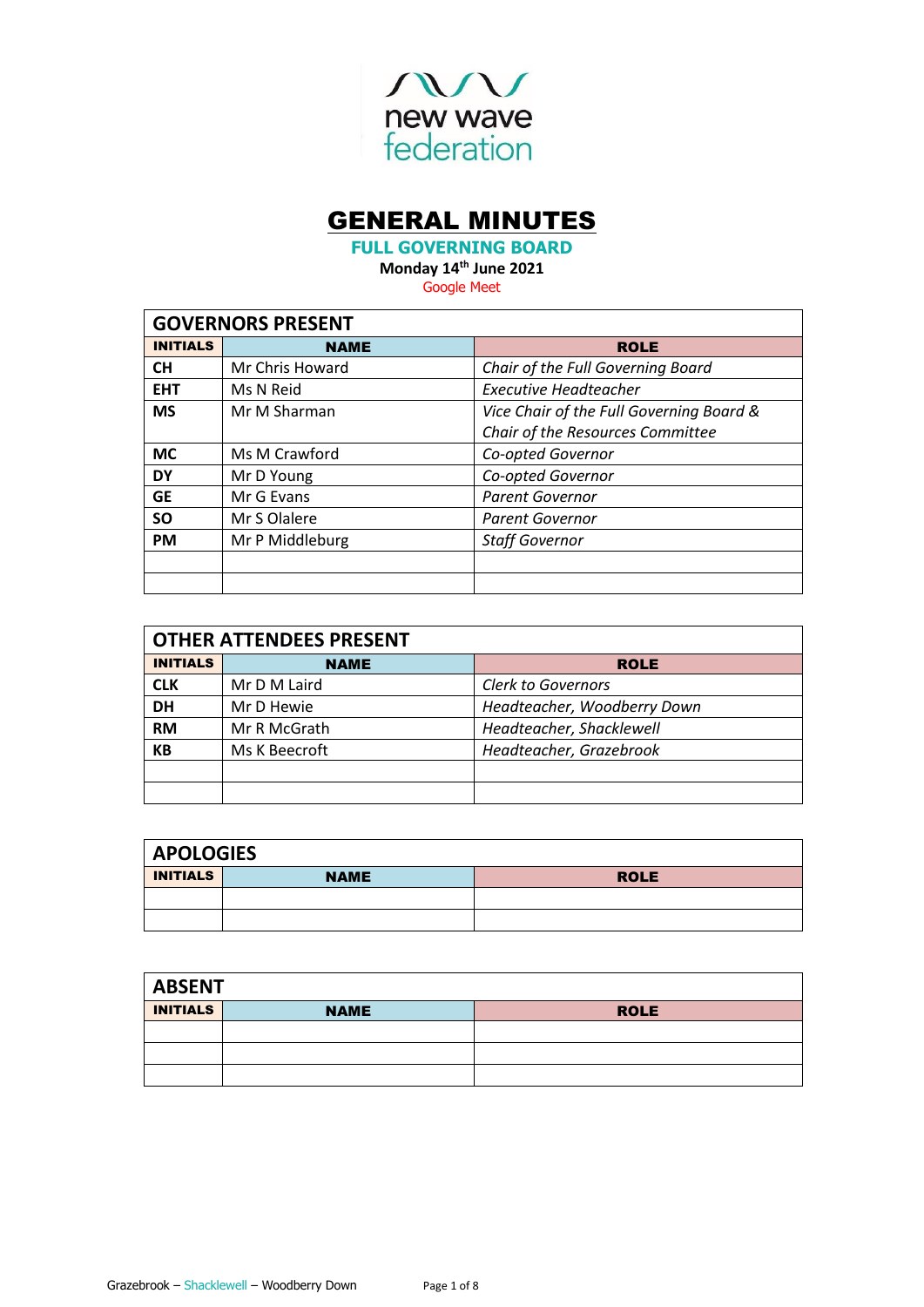# **ACTION WORKSHEET 14th JUNE 2021**

| <b>NO</b> | <b>AGENDA</b><br><b>ITEM</b> | <b>ACTION</b> | Responsible<br><b>PERSON</b> | <b>STATUS</b> |
|-----------|------------------------------|---------------|------------------------------|---------------|
|           | C/F                          |               |                              |               |
|           |                              |               |                              |               |
|           |                              |               |                              |               |

| <b>NEW</b>      |                |                                                                                         |                     |                  |
|-----------------|----------------|-----------------------------------------------------------------------------------------|---------------------|------------------|
| GB1             | 2              | Update the Board during its next meeting on the numbers for<br>Nursery Provision.       | <b>EHT</b><br>Heads | <b>OPEN</b>      |
| GB <sub>2</sub> | $\overline{2}$ | Provide an update to the Board on Yr 4 Assessment.                                      | <b>EHT</b><br>Heads | <b>OPEN</b>      |
| GB <sub>3</sub> | 4.6            | Provide govs with details about the upcoming OFSTED Training<br>by the local authority. | <b>CH</b>           | <b>Completed</b> |
|                 |                |                                                                                         |                     |                  |

**LEGEND**

**Green** – Completed

**Red** – Pending (URGENT)

**Black** – Pending (NOT URGENT)

**Blue** – OPEN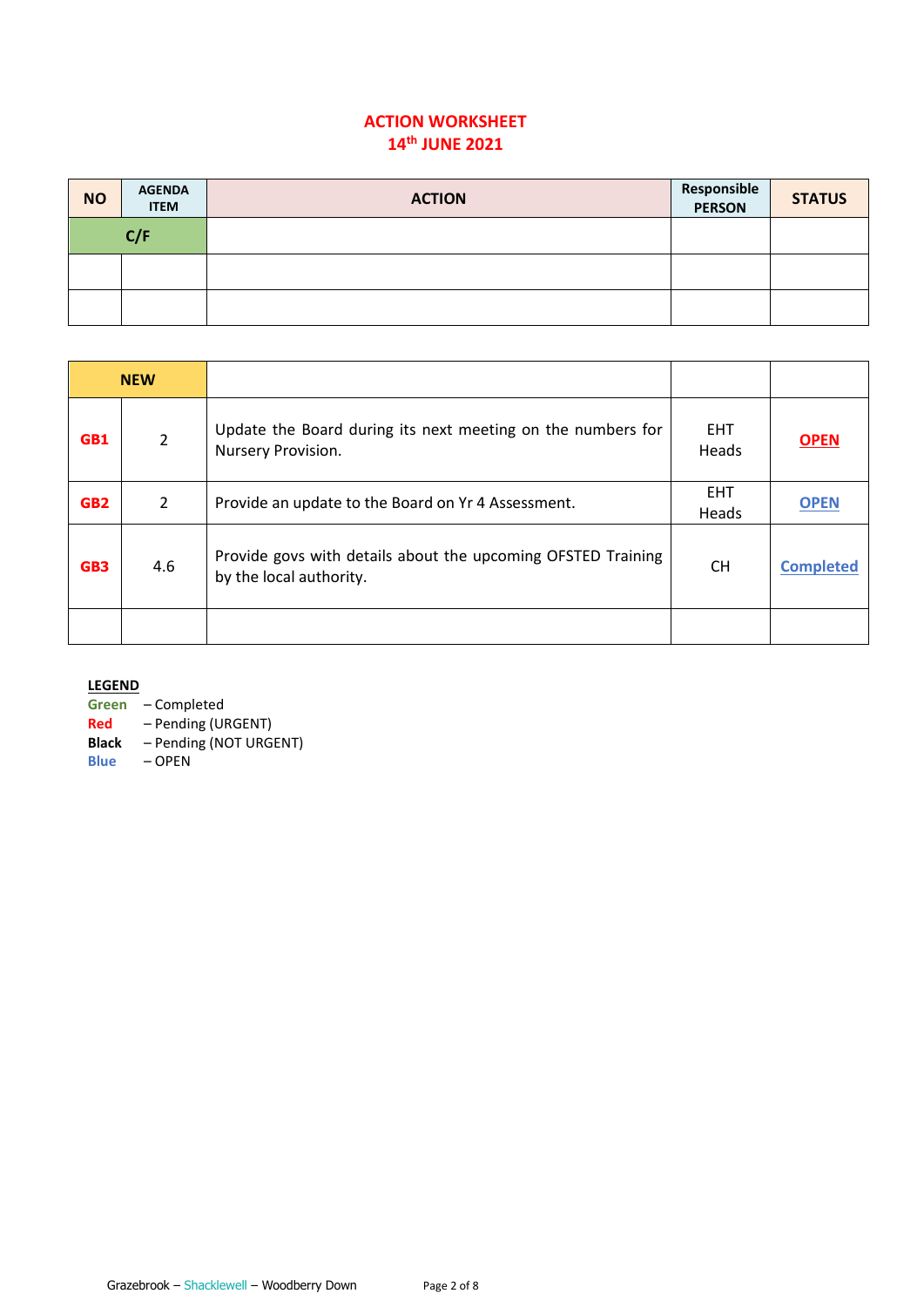# RECORD OF MEETING

# **1. Opening Formalities**

### *1.1 Welcome*

The Chair of the Governing Board convened the Summer term meeting of the New Wave Federation Governing Board. The meeting started at 6.05pm.

### *1.2 Apologies & Absence*

As recorded above.

### *1.3 Declarations of Interests*

No declarations recorded and no changes to existing written declarations.

### *1.4 Notification of any other Business not on Agenda*

None tabled

# **2. Executive Headteacher's Report**

The Governing Board received, discussed and accepted the Executive Headteacher's Report. *The Board accepted the report as read.* 

The Executive Headteacher appraised the Board of the following as set out in her report:

- **Pupil & Staff Wellbeing**
- **Wrap Around Care**
- **COVID-19 Update**
- **INSET Days**
- **End of Year Arrangements**
- **Recruitment**
- **OFSTED**
- **Attendance/Roll**
- **English Hub**
- **EdTech**
- **Premises**
- **Early Careers Teachers (ECT)**

### *Pupil & Staff Wellbeing*

The Board was informed that the school will be having family 'coffee mornings' webinars in conjunction with an external Clinical Psychologist as a measure designed to help families dealing with mental health issues (including other wellbeing issues). It was noted that this provision was available to all families and staff.

Govs noted the additional updates as set out in the report.

*Wrap Around Care* As set out in the report.

### *COVID-19 Update*

The Executive Headteacher informed the Board that there were no bubble closures but concerns remain around the transmission of the Delta variant within the local community.

Govs noted the additional updates as set out in the report.

### *INSET Days*

The Executive Headteacher updated the Board on the key priorities for upcoming INSET Days in September 2021, to include Maths and loss learning. Govs were informed that additional focus will also be placed on the implementation of the Behaviour Policy.

Govs noted the additional updates as set out in the report.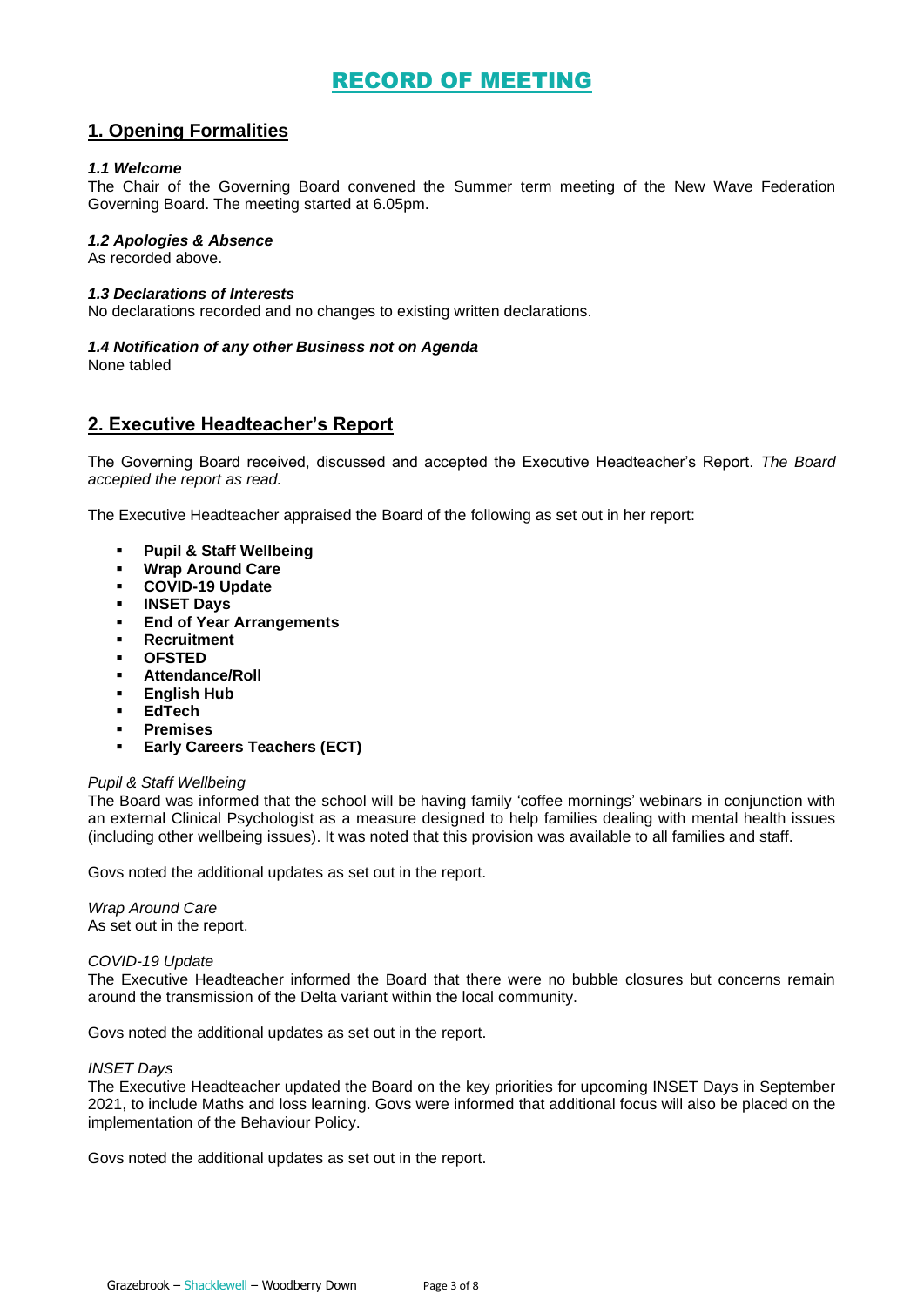### *End of Year Arrangements*

Govs noted the end of year arrangements across the Federation as set out in the report.

### *Recruitment*

The Executive Headteacher updated the Board on the departure of 2 members of the support staff at Grazebrook due to retirement in July 2021. It was reported that there were no resignations, with personnel across the Federation remaining stable.

### *OFSTED*

Govs noted the updates as set out in the report.

### **1. What support can be provided by govs should there be OFSTED Inspection?**

*The Chair noted that the Board would likely be asked to provided evidence of how it challenges and support the schools (i.e., through minutes, policy awareness by govs, reports reviewed involvement in the school, etc). Govs were also told that inspectors may want to speak with govs which will be arranged.*

*Govs discussed and noted the availability of training by the local authority on govs involvement in OFSTED inspections which govs are encouraged to participate in.*

The Board also noted the support to be provided to the Federation through a 'pre-inspection review' to be carried out by an external School Improvement Professional/HMI.

### **2. Will the 'pre-inspection review' also look at Shacklewell?**

*The Executive Headteacher confirmed that the pre-inspection review will not only cover being OFSTED ready but other areas of school improvement across the Federation.* 

### *Attendance/Roll*

The Board was informed that attendance across the 3 schools remain high for the summer term. Govs noted attendance figures as:

| Grazebrook<br>95.4% |
|---------------------|
|---------------------|

- Shacklewell 94.7%
- Woodberry Down 92.2%

Govs further noted the roll numbers as:

| Grazebrook | 447 |
|------------|-----|
|            |     |

- Shacklewell 482
- Woodberry Down 667

The Executive Headteacher highlighted the impact of pupil numbers on the Federation's finances. The Board also received a summary explanation on the census carried out by the local authority.

### **1. What's the update regarding nursery numbers (including uptake)?**

*The Executive Headteacher stated that the final numbers will be known after the recruitment drive set to be carried out during the summer. It was noted that the schools do expect to see an increase in their respective numbers for the nursery provision.* 

*The Board was informed that a rolling admission programme was in place (including a waiting list) along with in-take into Reception and plans to expand spaces going forward to ensure maximum intake into the nursery).* 

### *English Hub*

The Board was updated on the work of the English Hub, including a meeting of its Strategic Board set down for the 16<sup>th</sup> June 2021. Govs were informed that the English Hub has been working with over 22 schools from Wave 1 & 2, with face to face support returning (along with recruitment of additional staff).

Govs noted the additional updates as set out in the report.

# *EdTech*

Govs were informed that additional funding was received from the Department for Education (DfE) to further the work of Shacklewell being an EdTech school.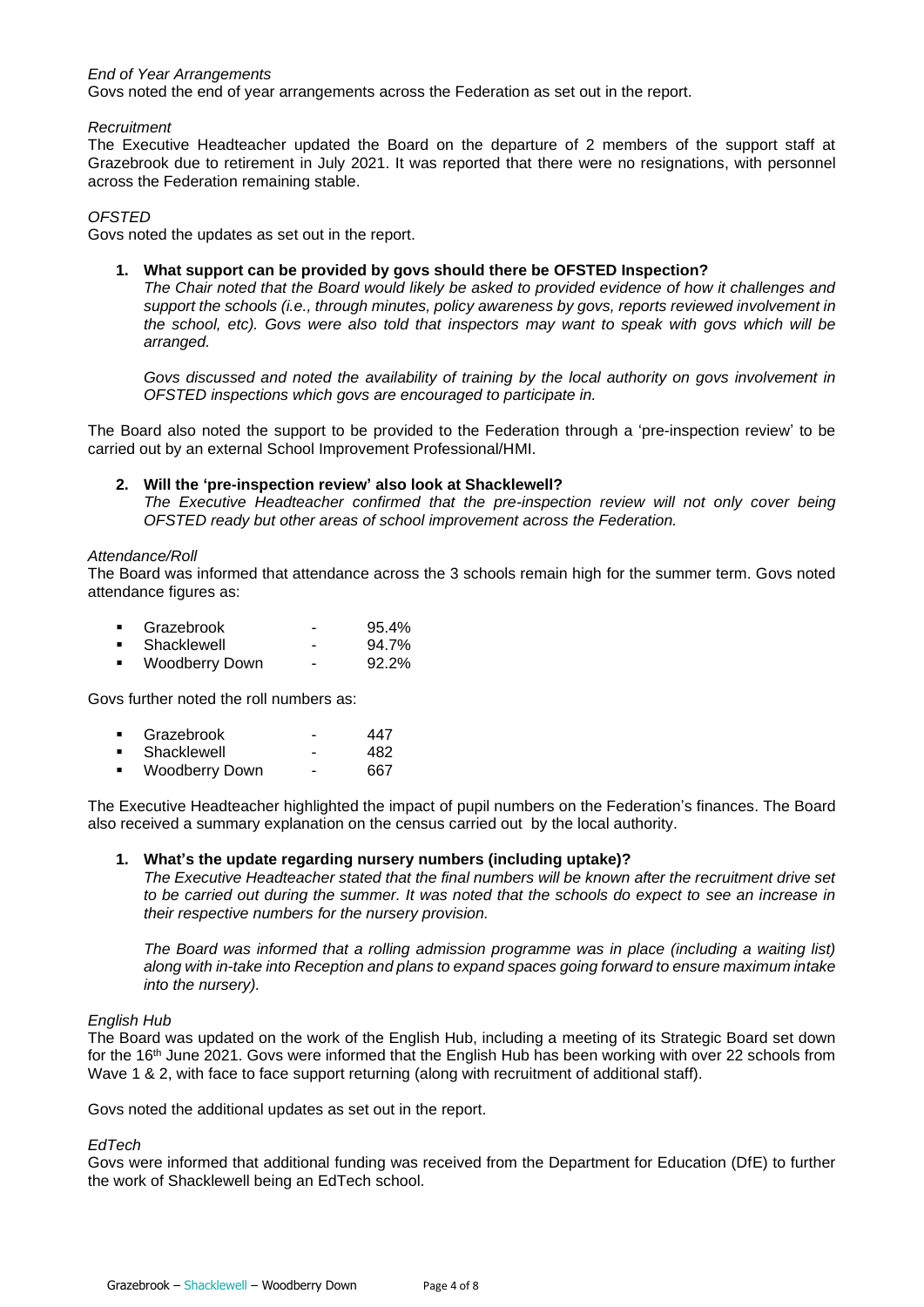### *Premises*

The Executive Headteacher reported that a conditional survey was scheduled to be carried out at Woodberry Down during the summer recess. It was noted that this will be carried out by the Hackney Education. The Board further noted the refurbishment works scheduled to be carried out at Grazebrook and Shacklewell.

Govs were pleased with the additional updates as set out in the report and that detailed information will be provided to the Resources Committee during its next meeting.

#### *Early Careers Teachers (ECT)*

Govs noted the changes to the NQT classification from Sept 2021 to Early Careers Teachers (ECT) along with the introduction of a structured Early Career Framework Programme.

Govs noted the additional updates as set out in the report.

**1. Will the ECTs at New Wave be required to complete the training at Mulberry School on a full time bases?**

*The Executive Headteacher confirmed that the ECTs will only attend for training (in-person or virtual). Govs noted that teachers will be based at individual schools but required to attend training at Mulberry School.* 

### **The Board accepted the Executive Headteacher's Report.**

**Reference Document/s** Executive Headteacher's Report

# **3. Headteachers' Reports**

The Board received, discussed and accepted the respective Headteachers' Reports in the order set out below. *The Board accepted the reports as read.* 

**Shacklewell Woodberry Down Grazebrook**

The respective Headteachers updated govs on:

- Catch up Plans
- Proposed Priorities for 2021/22 (incl School Improvement Plans for 2021/22)
- Assessments

Govs reviewed and noted the Catch-up Plans as set out in the individual reports.

The Board recorded the priorities for 2021/22 by school as:

### *Shacklewell*

- **1. To improve outcomes for all pupils with identified educational barriers in reading and mathematics**
- **2. To continue to refine our approach to curriculum to incorporate the broad range of human experience**
- **3. To enrich the teaching of science to prioritise child lead enquiry and investigation**
- **4. To establish consistent expectations through individualised training for all new staff and ECT teachers**

#### *Woodberry Down*

**1. To further identify gaps in pupils' learning through formative and summative assessment and take actions to address these**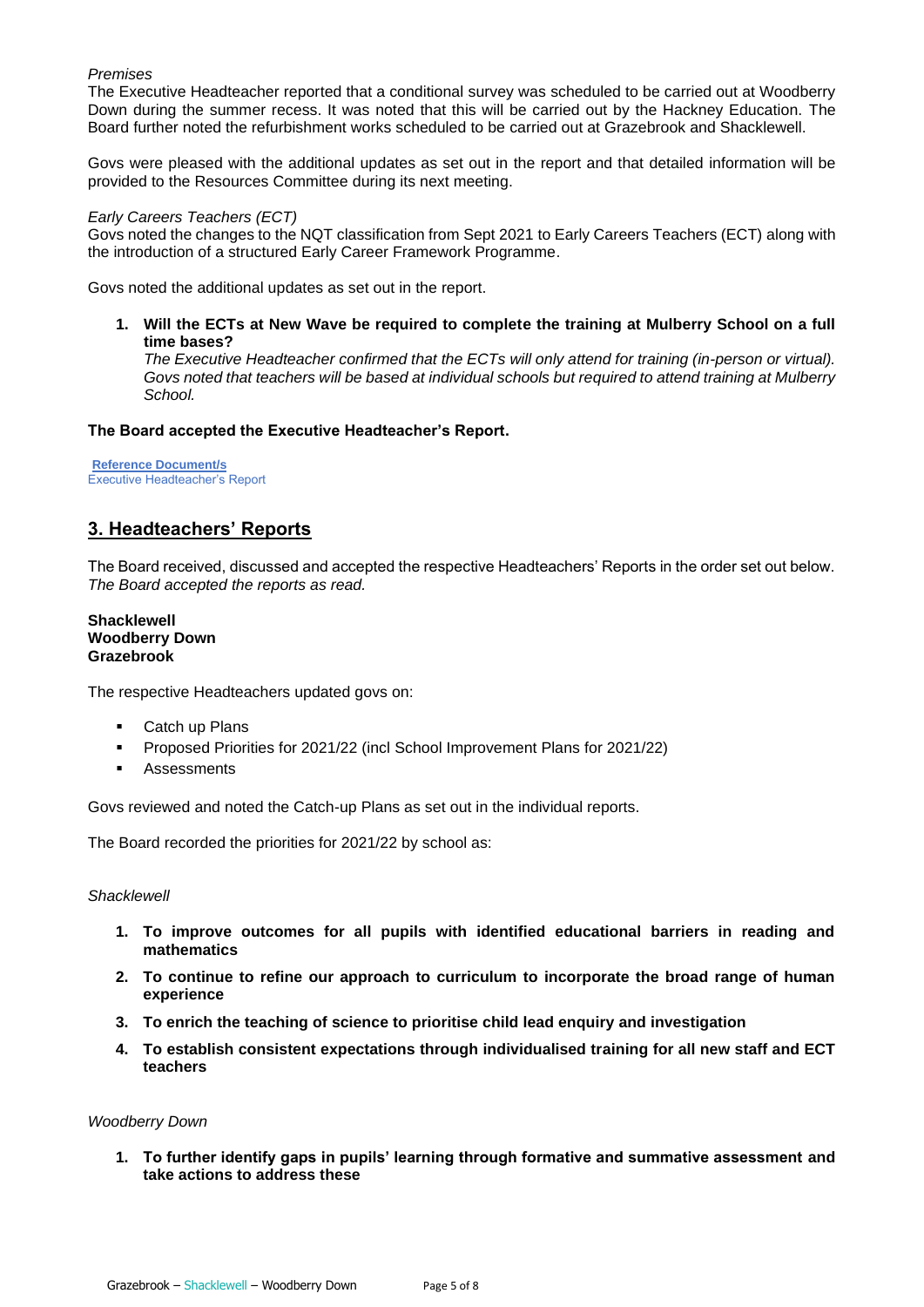- **2. To further develop teachers' subject knowledge within subjects such as history, geography and science**
- **3. To further improve training and professional development for additional support staff in teaching and learning**
- **4. To increase the number of pupils with educational barriers working at age expected levels in all subjects by the end of the academic year**
- **5. To further develop the roles of middle and subject leaders across the school**

### *Grazebrook*

- **1. To improve outcomes for all pupils with identified educational barriers, particularly those with SEND and those who are disadvantaged.**
- **2. To refine and enhance the curriculum offer, particularly in maths and science, to ensure it fosters curiosity, child-led enquiry and develops investigation and reasoning skills.**
- **3. To continue to develop teacher subject knowledge so that the teaching of knowledge and development of skills is carefully mapped over time.**
- **4. To ensure expectations and standards are consistent across the school by providing individualised training for all staff including new and ECT teachers.**

Govs reviewed and noted the Assessment Data as set out in the individual reports.

**1. Can you elaborate or provide an excellent example of how you use technology to assist learning and is this something that might be replicated throughout the Federation and utilised to help pupils from disadvantaged backgrounds?**

*The Headteacher (Shacklewell) stated that the school has been using videos to enhance learning (i.e., explaining the activity, better use of Google Classroom, greater access and usage of technology by pupils, etc). It was noted that this approach is used across all Federation schools.* 

**2. What advice is provided to parents when applying for secondary schools?**

*The Headteacher (Woodberry Down) confirmed that advice is provided to parents. It was noted that support was usually provided to parents but highlighted that they (parents) have now been completing their applications without consulting the school. Govs were assured that the school has always encouraged (and continue to do so) parents to select more than one schools when applying for secondary places.* 

**3. How do you envisage to further develop teachers' subject knowledge within subjects such as history, geography and science?**

*The Headteacher (Woodberry Down) stated it will involve training staff to become expert in these fields and then train other teachers.* 

- **4. Can the school extend the 48hr PCR time period from when an initial case is reported?** *The Headteacher (Woodberry Down) stated that this timeframe was set down by NHS & Public Health England (PHE).*
- **5. How confident are the Headteachers with the agreed Federation Catch-up Strategy and that it will address the gaps?**

*The Headteacher (Grazebrook) stated that staff have been developed to deliver the Catch-up Plans, with staff having greater knowledge on the pupils and being better able to support them. It was noted that positive impact has been evidenced on the measures already taken. Govs further noted the impact on life skills caused by the pandemic, thus the increased need to ensure that they (the affected pupils) participate in the opportunities (i.e., boosters, enrichment classes, etc) put on the schools to support their education provision.* 

### **6. Will the schools be retaining the recorded lessons for future use?**

*The Headteacher (Grazebrook) confirmed that this was being done. It was noted that Google Classroom remains an integral tool to pupil learning (including lesson delivery, etc). Govs were informed that the technology has impacted the way pupil participate in class and this has changed teachers' practice and delivery.*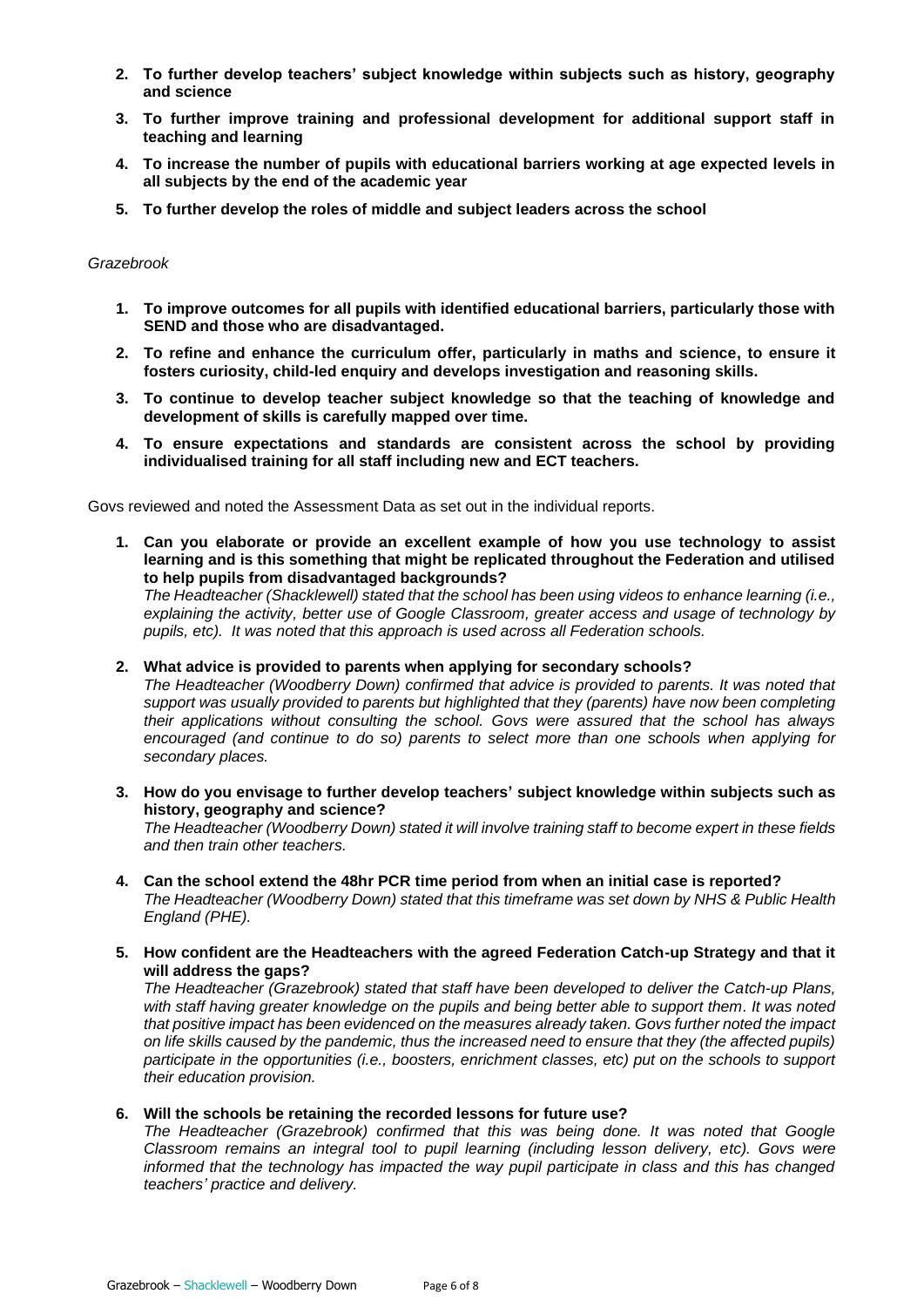*The Board was told that parents have become more accepting to the use of technology to support pupil education which is noted as a positive.* 

**The Board thanked the Executive Headteacher, Headteachers and staff for their continued hard work in positively supporting the lives of pupils, their families, staff and wider school community.**

**Reference Document/s** Headteachers' Report

# **3. Minutes – Full Governing Board Meeting (29th Mar 2021)**

# *3.1 Corrections*

None recorded

# *3.2 Approval of Minutes*

The minutes of the Governing Board meeting held on 29<sup>th</sup> Mar 2021 were approved as the true and accurate record of the meeting.

# *3.3 Matters Arising from Minutes of the Gov Board Meeting held on 29th Mar 2021*

### *Parent Involvement*

The Headteacher (Grazebrook) stated that webinars were held with parents on how they can support pupils at home.

All items reported as completed. No other matters arising from previous minutes.

# **4. Governing Board Business**

# *4.1 Clerks Statutory & Governance Updates*

The Clerk noted that there were no statutory or governance updates.

# *4.2 Membership & Recruitment*

The Chair noted that the Board's recruitment drive for additional govs remain in place.

### **The Board approved the appointment of Mr Dominic Young & Ms Georgette Johnson-Brandy as a Coopted Governors for 4yrs effective 14th June 2021. It was noted that these appointments are subject to the completion of appointment checks (i.e., DBS and S128 check).**

The Board congratulated Mr S Olalere on his election as the parent governor representative on the Hackney Children's & Young People Scrutiny Commission.

# *4.3 Agree Meeting Dates for 2021/22 & Learning Walks*

The Board agreed the meeting dates for 2021/22 (including Learning Walks).

# *4.4 Report from Resources Committee*

The Chair of Resources update the Board on the work of the Resources Committee, to include:

- a. Membership of the Committee;
- b. Current financial position of the Federation;
- c. Review of Federation Budget (2021/22)

# **The Governing Board ratified approval of the Budget (2021/22) by the Resources Committee.**

The Governing Board accepted the report from the Chair of the Resources Committee.

### *4.5 Review and Approve Policies*

None tabled.